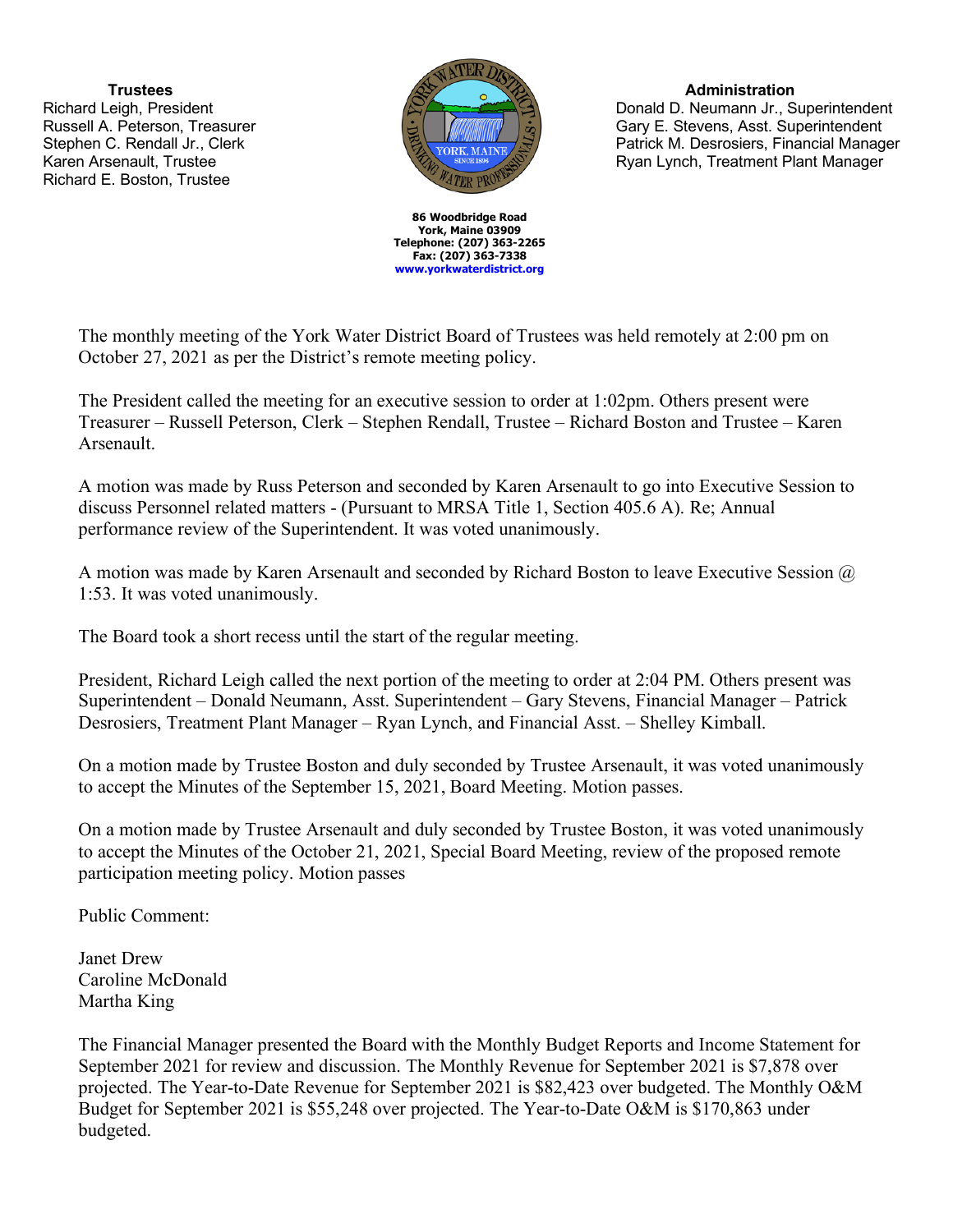Robin Cogger from York Parks & Rec Department updated the board regarding the Parking & Restroom project at Mount Agamenticus. She explained they will have the planning board application in by the end of the month hoping for a date before the Planning Board in December. There was a delay in the completion of the property survey of the summit, this has since been completed and will be included in the Planning Board packet. There was a delay because the summit restrooms had to be relocated due to a required setback of the existing well. Robin had met with a few local contractors to discuss the project in general to see if they had any suggestions for efficiencies. She is still working with Wright Pierce on the building design for the restrooms using the Clivus Multrum specs. Project boards are now up at the summit and base for everyone to view. Any proposed fee collection for parking will be completed by kiosk.

Trustee Peterson asked when the expected completion is. Robin said they are hoping for early to midspring, but this all depends on the contractor & supply availability.

See what action the Board will take on a new Maine PERS law that has revised enrollment rules. On a motion made by Trustee Rendall and duly seconded by Trustee Arsenault. It was voted unanimously to adopt the new Maine PERS law, revised enrollment rules. Motion passes.

There was some discussion about how the district could promote conservation measures in the future. It was the consensus of the Board to form a sub-committee as there is so much to consider when talking about changing rate blocks, minimum charges, etc. and how changes will affect the district's financial state. There was consensus to give Don & staff until after the first of the new year to strategize considerations and bring back to the Board.

Don presented the Board with his Superintendent Shadow Plan (formerly known as Superintendent Succession Plan). This was asked of Don in his previous performance review. Don will plan complete an in house posting to see if any employees would like to start to work with Don coming years to share some of his experience as Superintendent. From feedback received this will most likely include a few employees on a rotation so some selected employees will gain some experience which will strengthen the organization. This does not in any way guarantee that the applicant(s) would succeed Don. It is the responsibility of the Board, as written in the by-laws, when the time comes to fill the Superintendents position. The Board also felt the position should remain as originally titled, no action needed.

Ryan gave the Board an update on the recent Nitrification issue. He said that they found low chlorine residual in the Simpson Hill Tank. The tank was taken out of service, drained and cleaned. There were no health issues or complaints during this water quality issue. The State gave the approval to put the tank back into service. Ryan said they are working on a nitrification action plan and will continue to monitor the PH closely. The district also worked with a professor from UNH. His role was to review and provide recommendations to help prevent future events. This was caught early so kudos to the staff for their quick response, and the team effort in getting this under control.

Ryan gave an update on the state requirements for PFAS. The district has tested quarterly for the six main PFAS and there has not been any detection in our raw or treated water. In 2022-2023 the State has a total of thirty different PFAS that will need to be tested for in our water supply.

Don and Gary reached out to the York School System and met with four teachers to collaborate with York Sewer District, Mt. A for a clean water curriculum. This would help to teach the kids about the importance of clean water. The idea that York has Mt A in its backyard, along with our watershed, the Cape Neddick river and then the York Sewer District as an end point makes perfect sense to attempt to bring in the schools. A watershed tour has been scheduled.

Superintendents Update: